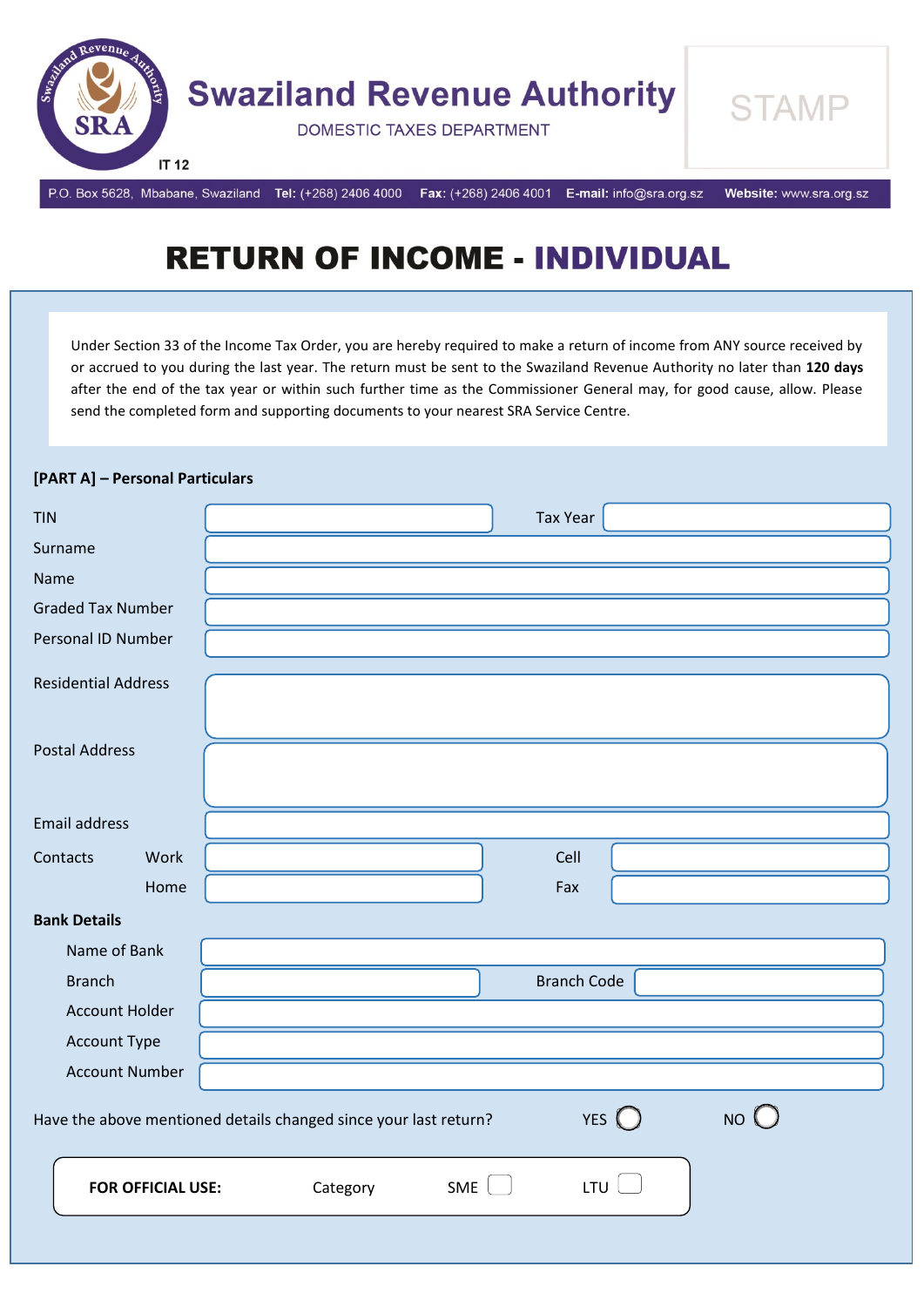#### **[PART B] STATEMENT OF LOCAL ASSETS AND LIABILITIES** *(Please refer to notes overleaf)*

| Line<br><b>No</b> | <b>Description</b>                                            | <b>Amount (Market Value)</b><br>Emalangeni only, do not include cents |  |  |  |
|-------------------|---------------------------------------------------------------|-----------------------------------------------------------------------|--|--|--|
|                   | <b>Local Assets</b>                                           |                                                                       |  |  |  |
| 1                 | Fixed properties and all improvements to property             |                                                                       |  |  |  |
| $\overline{2}$    | Shares in private company                                     |                                                                       |  |  |  |
| 3                 | Loan accounts                                                 |                                                                       |  |  |  |
| 4                 | Financial instruments listed (e.g. shares, unit trusts etc.)  |                                                                       |  |  |  |
| 5                 | Net capital of business, trade, profession or farming         |                                                                       |  |  |  |
| 6                 | Equipment, machinery, implements                              |                                                                       |  |  |  |
| 7                 | Motor vehicles, caravans, boats                               |                                                                       |  |  |  |
| 8                 | <b>Debtors</b>                                                |                                                                       |  |  |  |
| 9                 | <b>Stock</b>                                                  |                                                                       |  |  |  |
| 10                | Livestock – elected value(s) (Please refer to notes overleaf) |                                                                       |  |  |  |
| 11                | Cash in hand, in bank and other similar institutions          |                                                                       |  |  |  |
| 12                | Personal effects (e.g. jewellery, paintings, furniture etc.)  |                                                                       |  |  |  |
| 13                | Other assets (attach schedule)                                |                                                                       |  |  |  |
| 14                | Total local assets (Sum of lines 1 to 13)                     | $\mathbf 0$                                                           |  |  |  |
|                   | <b>Local Liabilities</b>                                      |                                                                       |  |  |  |
| 15                | <b>Bonds</b>                                                  |                                                                       |  |  |  |
| 16                | Loan Accounts                                                 |                                                                       |  |  |  |
| 17                | <b>Creditors</b>                                              |                                                                       |  |  |  |
| 18                | <b>Bank Overdraft</b>                                         |                                                                       |  |  |  |
| 19                | Other Liabilities (attach schedule)                           |                                                                       |  |  |  |
| 20                | Total Local Liabilities (Sum of lines 15 to 19)               | $\overline{0}$                                                        |  |  |  |

# **[PART C] STATEMENT OF FOREIGN ASSETS AND LIABILITIES** *(Please refer to notes overleaf)*

|     |                                                                       | <b>Gross Amount</b>                   |
|-----|-----------------------------------------------------------------------|---------------------------------------|
|     |                                                                       | Emalangeni only, do not include cents |
| 21  | <b>Total Foreign Assets</b>                                           |                                       |
| -22 | <b>Total Foreign Liabilities</b>                                      |                                       |
| 23  | <b>Net Assets</b> (Line $14 -$ Line $20$ ) + (Line $21 -$ Line $22$ ) | 01                                    |

# **PART D] INCOME FROM EMPLOYMENT** *(Please refer to form PAYE 05 / IRP5)*

| Line | <b>NAME OF EMPLOYER</b>                                     | <b>EMPLOYER'S TIN</b> | <b>Gross Amount</b>                   | <b>Tax Deducted</b>                   |
|------|-------------------------------------------------------------|-----------------------|---------------------------------------|---------------------------------------|
| No   |                                                             | <b>NUMBER</b>         | Emalangeni only, do not include cents | Emalangeni only, do not include cents |
| 24   |                                                             |                       |                                       |                                       |
| 25   |                                                             |                       |                                       |                                       |
| 26   |                                                             |                       |                                       |                                       |
| 27   |                                                             |                       |                                       |                                       |
| 28   |                                                             |                       |                                       |                                       |
| 29   |                                                             |                       |                                       |                                       |
| 30   |                                                             |                       |                                       |                                       |
| 31   | <b>TOTAL EMPLOYMENT INCOME/PAYE (Sum of lines 24 to 30)</b> |                       |                                       | 0                                     |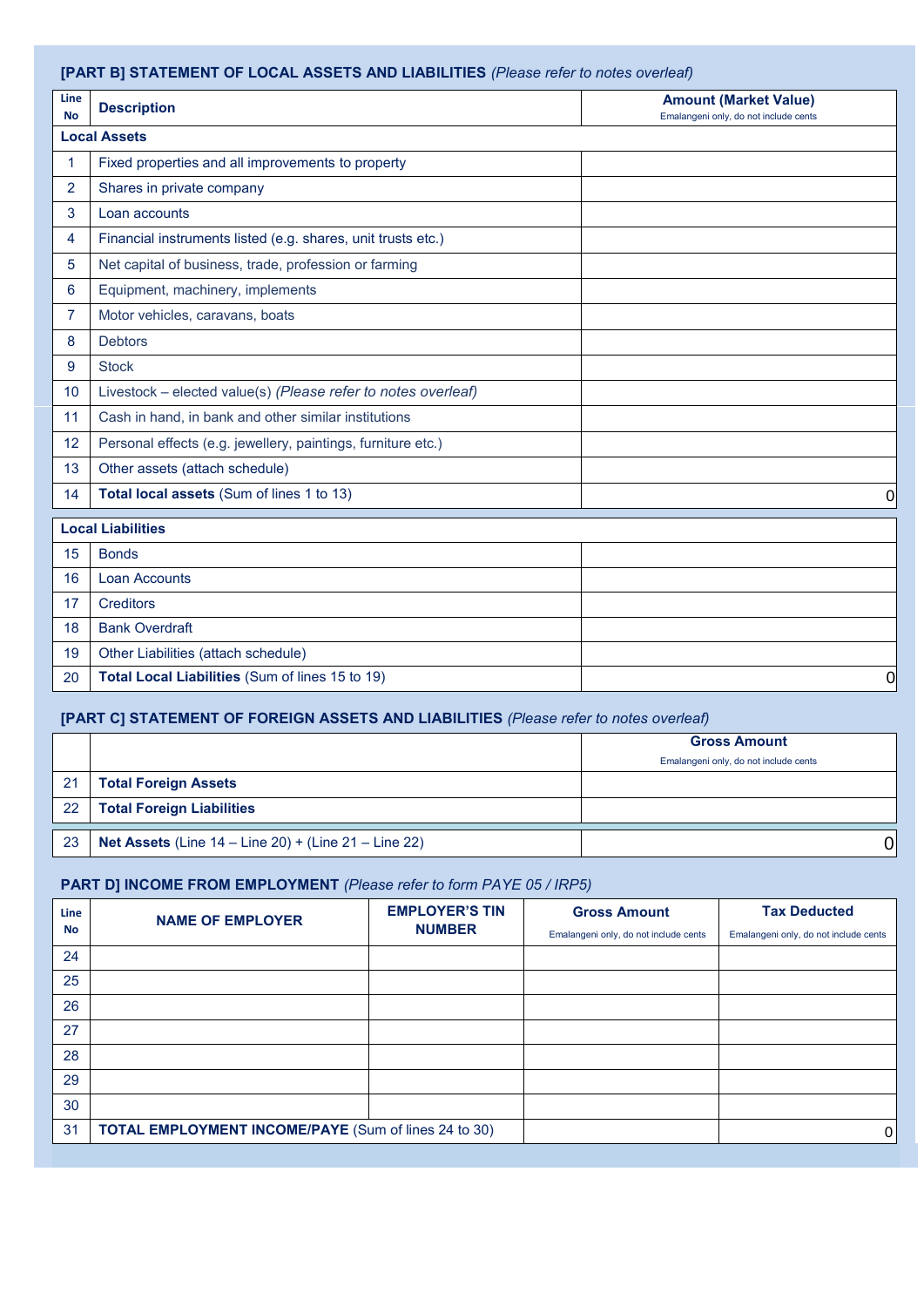#### **[PART E] BENEFITS FROM EMPLOYMENT** *(Please refer to notes overleaf)*

| <b>Line</b> | <b>BENEFIT</b>                                                   | <b>Amount</b>                         |
|-------------|------------------------------------------------------------------|---------------------------------------|
| <b>No</b>   |                                                                  | Emalangeni only, do not include cents |
| 32          | Free or subsidized housing                                       |                                       |
| 33          | Private use of motor vehicle / motor vehicle allowance           |                                       |
| 34          | Provision of utilities                                           |                                       |
| 35          | <b>Educational benefit</b>                                       |                                       |
| 36          | Other (attach schedule)                                          |                                       |
| 37          | <b>TOTAL BENEFITS (Sum of lines 32 to 36)</b>                    | $\overline{0}$                        |
| 38          | <b>TOTAL EMPLOYMENT INCOME INCLUDING BENEFITS (Line 31 + 37)</b> | $\overline{0}$                        |

#### **[PART F] ALLOWABLE DEDUCTIONS** *(Please refer to notes overleaf)*

|    |                                                                 | <b>Gross Amount</b><br>Emalangeni only, do not include cents |
|----|-----------------------------------------------------------------|--------------------------------------------------------------|
| 39 | <b>Pension Fund Contributions</b>                               |                                                              |
| 40 | S.N.P.F.                                                        |                                                              |
| 41 | <b>Retirement Annuity Fund Contributions</b>                    |                                                              |
| 42 | Alimony or maintenance (attach a certified copy of Court Order) |                                                              |
| 43 | Other (Furnish particulars)                                     |                                                              |
| 44 | <b>TOTAL DEDUCTIONS</b> (Sum of lines 39 to 43)                 | 0                                                            |

#### **[PART G] NET INCOME FROM EMPLOYMENT** *(Please refer to notes overleaf)*

|                                                | <b>Amount</b> (Emalangeni only, do not include cents) |
|------------------------------------------------|-------------------------------------------------------|
| <b>NET EMPLOYMENT INCOME</b> (Line $38 - 44$ ) |                                                       |

#### **[PART H] OTHER RECEIPTS AND ACCRUALS** *(Please refer to notes overleaf)*

Note: Use this section to declare any amounts that have not been addressed by previous sections

| <b>Line</b> |                                                                 | <b>Gross Amount</b>                   |
|-------------|-----------------------------------------------------------------|---------------------------------------|
| No.         |                                                                 | Emalangeni only, do not include cents |
| 46          | Directors' Fees (where more space is required, attach schedule) |                                       |
|             | Name of Company<br><b>TIN</b>                                   |                                       |
| (a)         |                                                                 |                                       |
| (b)         |                                                                 |                                       |
| (c)         |                                                                 |                                       |
| (d)         |                                                                 |                                       |
| (e)         |                                                                 |                                       |
|             | <b>Total Director's Fees</b>                                    | 0                                     |
| 47          | Deemed Foreign Income (see annexure A)                          |                                       |
| 48          | <b>Royalties</b>                                                |                                       |
| 49          | Income received on behalf of minor children                     |                                       |
| 50          | Other (exclude exempt income and furnish particulars])          |                                       |
| 51          | <b>TOTAL</b> (Sum of lines 46 to 50)                            | 0                                     |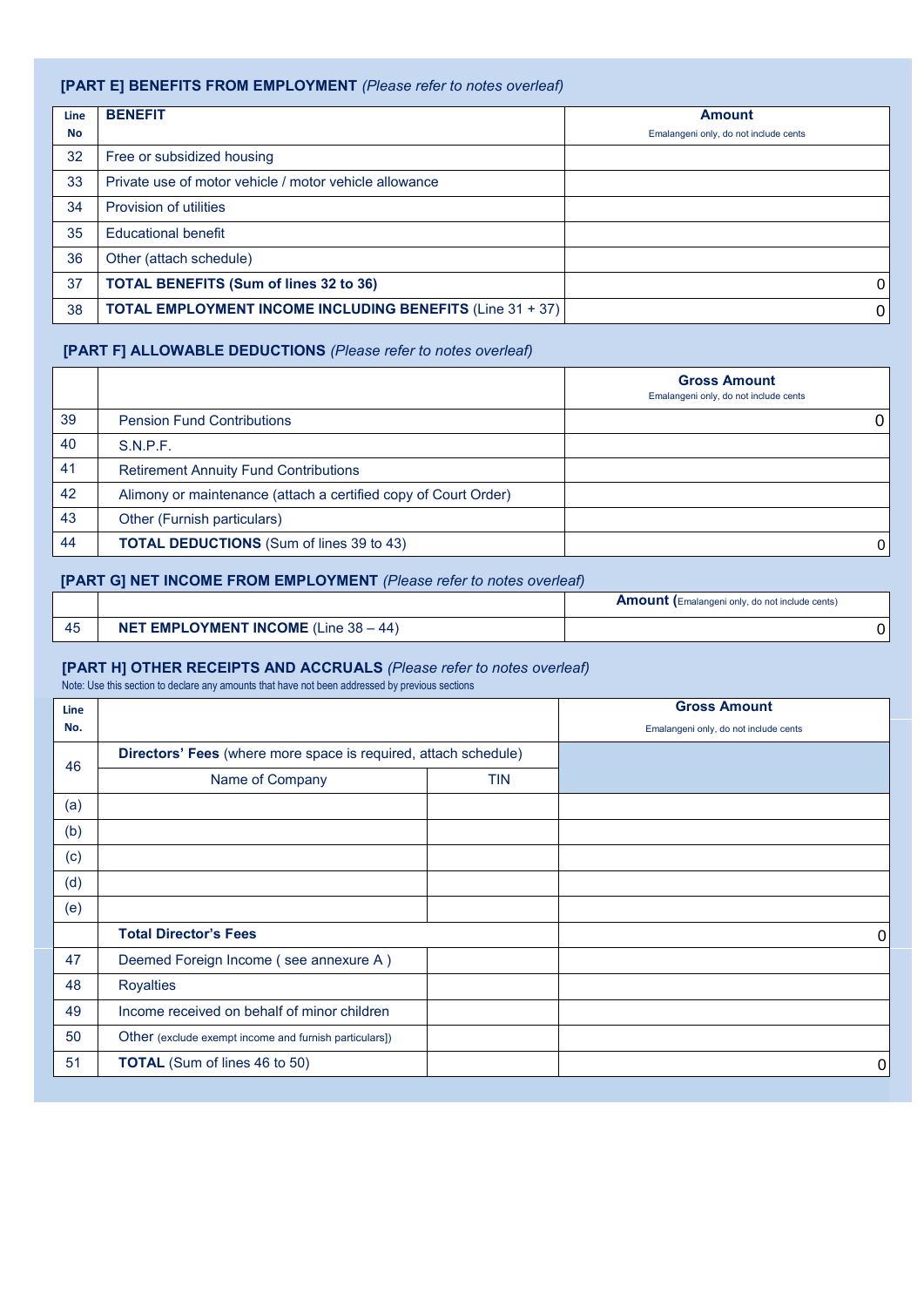## **[PART I] LOCAL FARMING, BUSINESS, TRADE AND PROFESSIONAL INCOME** *(Please refer to notes overleaf)* **[Declare full financial details]**

**NOTE: For each business state trading name and registration number**

|                |                                                                          | Partnership | Rental<br>Income | <b>Business 3</b> | <b>Business 4</b> | <b>Business 5</b> |
|----------------|--------------------------------------------------------------------------|-------------|------------------|-------------------|-------------------|-------------------|
|                |                                                                          | Licence #   | Licence #        | Licence#          | Licence #         | Licence #         |
|                |                                                                          | E           | Е                | E                 | Е                 | Е                 |
| <b>INCOME:</b> | Note: Partnership + Rental Income received should be declared in line 55 |             |                  |                   |                   |                   |
| 52             | Turnover / Sales                                                         |             |                  |                   |                   |                   |
| 53             | <b>Cost of Sales</b>                                                     |             |                  |                   |                   |                   |
| 54             | Gross Profit / Loss (Line 52 - 53)                                       |             |                  | $\overline{0}$    | $\overline{0}$    | $\boldsymbol{0}$  |
| 55             | Income other than turnover (attach schedule)                             |             |                  |                   |                   |                   |
| 56             | <b>TOTAL INCOME</b> (Line 54 + 55)                                       |             |                  | $\overline{0}$    | $\mathbf 0$       | $\overline{0}$    |
|                | <b>EXPENDITURE</b>                                                       |             |                  |                   |                   |                   |
| 57             | <b>Accounting Fees</b>                                                   |             |                  |                   |                   |                   |
| 58             | Bad Debts (unrecoverable)                                                |             |                  |                   |                   |                   |
| 59             | <b>Commission / Consulting Fees Paid</b>                                 |             |                  |                   |                   |                   |
| 60             | Depreciation                                                             |             |                  |                   |                   |                   |
| 61             | Electricity                                                              |             |                  |                   |                   |                   |
| 62             | Entertainment                                                            |             |                  |                   |                   |                   |
| 63             | Insurance                                                                |             |                  |                   |                   |                   |
| 64             | <b>Interest / Financial Charges</b>                                      |             |                  |                   |                   |                   |
| 65             | Lease Payment                                                            |             |                  |                   |                   |                   |
| 66             | <b>Legal Costs</b>                                                       |             |                  |                   |                   |                   |
| 67             | Rates                                                                    |             |                  |                   |                   |                   |
| 68             | <b>Rental Paid</b>                                                       |             |                  |                   |                   |                   |
| 69             | Repairs / Maintenance                                                    |             |                  |                   |                   |                   |
| $70\,$         | Royalties and License Fees                                               |             |                  |                   |                   |                   |
| 71             | Salaries and Wages                                                       |             |                  |                   |                   |                   |
| 72             | Telephone                                                                |             |                  |                   |                   |                   |
| 73             | <b>Travel Costs</b>                                                      |             |                  |                   |                   |                   |
| 74             | Other (attach schedule)                                                  |             |                  |                   |                   |                   |
| 75             | <b>TOTAL EXPENSES</b> (Sum of lines 57 to 74)                            | $\pmb{0}$   | 0                | $\overline{0}$    | 0                 | $\overline{0}$    |
| 76             | <b>ACCOUNTING PROFIT/LOSS (Line 56 - 75)</b>                             | $\pmb{0}$   | 0                | $\boldsymbol{0}$  | 0                 | $\overline{0}$    |

#### **[PART J] ADJUSTMENTS: Add Back** *(Please refer to notes overleaf)*

|    |                                  | Partnership | Rental<br>Income | <b>Business 3</b> | <b>Business 4</b> | <b>Business 5</b> |
|----|----------------------------------|-------------|------------------|-------------------|-------------------|-------------------|
|    |                                  | Е           | Е                | F                 | Е                 | Е                 |
| 77 | Depreciation                     |             |                  |                   |                   |                   |
| 78 | <b>Donations</b>                 |             |                  |                   |                   |                   |
| 79 | <b>Doubtful Debts</b>            |             |                  |                   |                   |                   |
| 80 | <b>Legal Costs</b>               |             |                  |                   |                   |                   |
| 81 | <b>Private/Personal Expenses</b> |             |                  |                   |                   |                   |
| 82 | Provisions                       |             |                  |                   |                   |                   |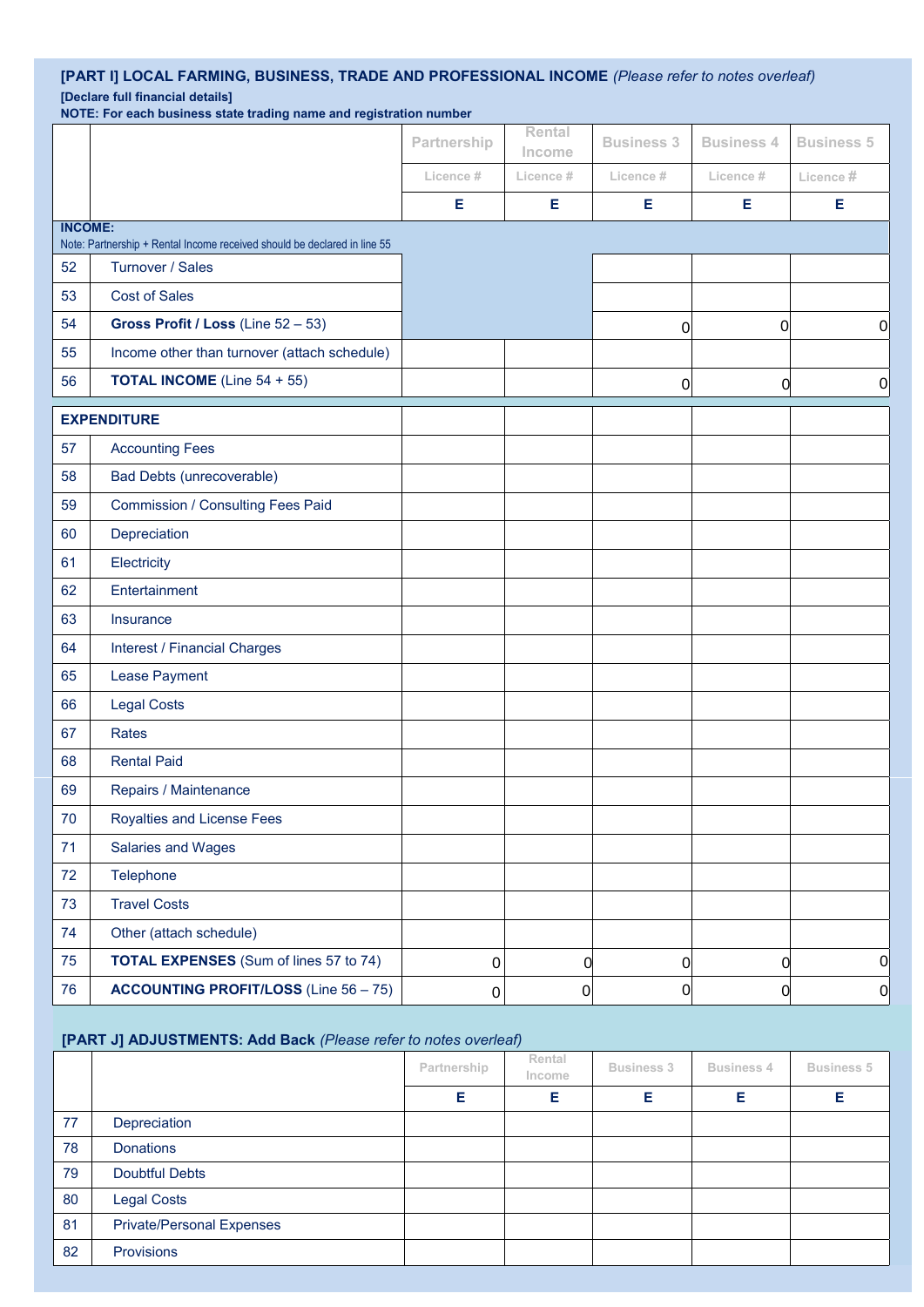|    |                                              | Partnership | Rental<br>Income | <b>Business 3</b> | <b>Business 4</b> | <b>Business 5</b> |
|----|----------------------------------------------|-------------|------------------|-------------------|-------------------|-------------------|
|    |                                              |             |                  |                   |                   |                   |
| 83 | Unproductive Interest (description in notes) |             |                  |                   |                   |                   |
| 84 | Other (attach schedule)                      |             |                  |                   |                   |                   |
| 85 | <b>TOTAL</b> (Sum of lines 77 to 84)         |             |                  | 0                 |                   | 01                |

#### **[PART K] ADJUSTMENTS: Allowable** *(Please refer to notes overleaf)*

|    |                                                            | Partnership | Rental<br>Income | <b>Business 3</b> | <b>Business 4</b> | <b>Business 5</b> |  |
|----|------------------------------------------------------------|-------------|------------------|-------------------|-------------------|-------------------|--|
|    |                                                            | Е           | Е                | Е                 |                   | Е                 |  |
| 86 | Wear and Tear Allowance $\lceil s14(1)(c) \rceil$          |             |                  |                   |                   |                   |  |
| 87 | Bad debts (written off) $[s 14(1) (q)]$                    |             |                  |                   |                   |                   |  |
| 88 | Other (attach schedule)                                    |             |                  |                   |                   |                   |  |
| 89 | <b>TOTAL</b> (Sum of lines 86 to 88)                       |             |                  |                   |                   | ΟI                |  |
|    | $N$ o $\Box$<br>Yes $\bigcap$<br>Are you in a partnership? |             |                  |                   |                   |                   |  |

**If YES, state your share of profit/loss percentage ………………………….** %

## **[PART L] – DETERMINATION OF PROFIT/LOSS** *(Please refer to notes overleaf)*

| Line<br>No. |                                              | Partnership | Rental<br>Income | <b>Business 3</b> | Business 4 | <b>Business 5</b> |
|-------------|----------------------------------------------|-------------|------------------|-------------------|------------|-------------------|
| 90          | Taxable Profit/(Loss) (Line $76 + 85 - 89$ ) |             |                  |                   |            | OI                |
| 91          | Losses brought forward (from previous years) |             |                  |                   |            |                   |
| 92          | Net Taxable Profit/(Loss) (Line 90 - 91)     |             |                  |                   |            | 01                |

#### **[PART M] AMOUNTS CONSIDERED NON-TAXABLE** *(Please refer to notes overleaf)*

| Line |                                                                                                                                     | <b>Gross Amount</b>                   |
|------|-------------------------------------------------------------------------------------------------------------------------------------|---------------------------------------|
| No.  |                                                                                                                                     | Emalangeni only, do not include cents |
| 93   | <b>Inheritances</b>                                                                                                                 |                                       |
| 94   | Foreign pension                                                                                                                     |                                       |
| 95   | War pension or gratuities                                                                                                           |                                       |
| 96   | Other (attach schedule) (exclude dividends, interest, lump sum payments, foreign pension<br>and exempt income[furnish particulars]) |                                       |
| 97   | <b>TOTAL</b> (Sum of lines 93 to 96)                                                                                                | 0                                     |

#### **[PART N] TAX COMPUTATION** *(Please refer to notes overleaf)*

|     |                                                                                                                                                       | <b>Gross Amount</b><br>Emalangeni only, do not include cents |
|-----|-------------------------------------------------------------------------------------------------------------------------------------------------------|--------------------------------------------------------------|
| 98  | Net employment income (Line 45)                                                                                                                       | 01                                                           |
| 99  | Other Receipts and Accruals (Line 51)                                                                                                                 | ΟI                                                           |
| 100 | Business Income (Line 92) (Aggregate of business activities with<br>taxable profits; business activities which incurred losses should be<br>excluded) | 01                                                           |
| 101 | <b>TAXABLE INCOME FOR THE YEAR [(Sum of Lines 98 to 100)</b>                                                                                          | $\overline{0}$                                               |